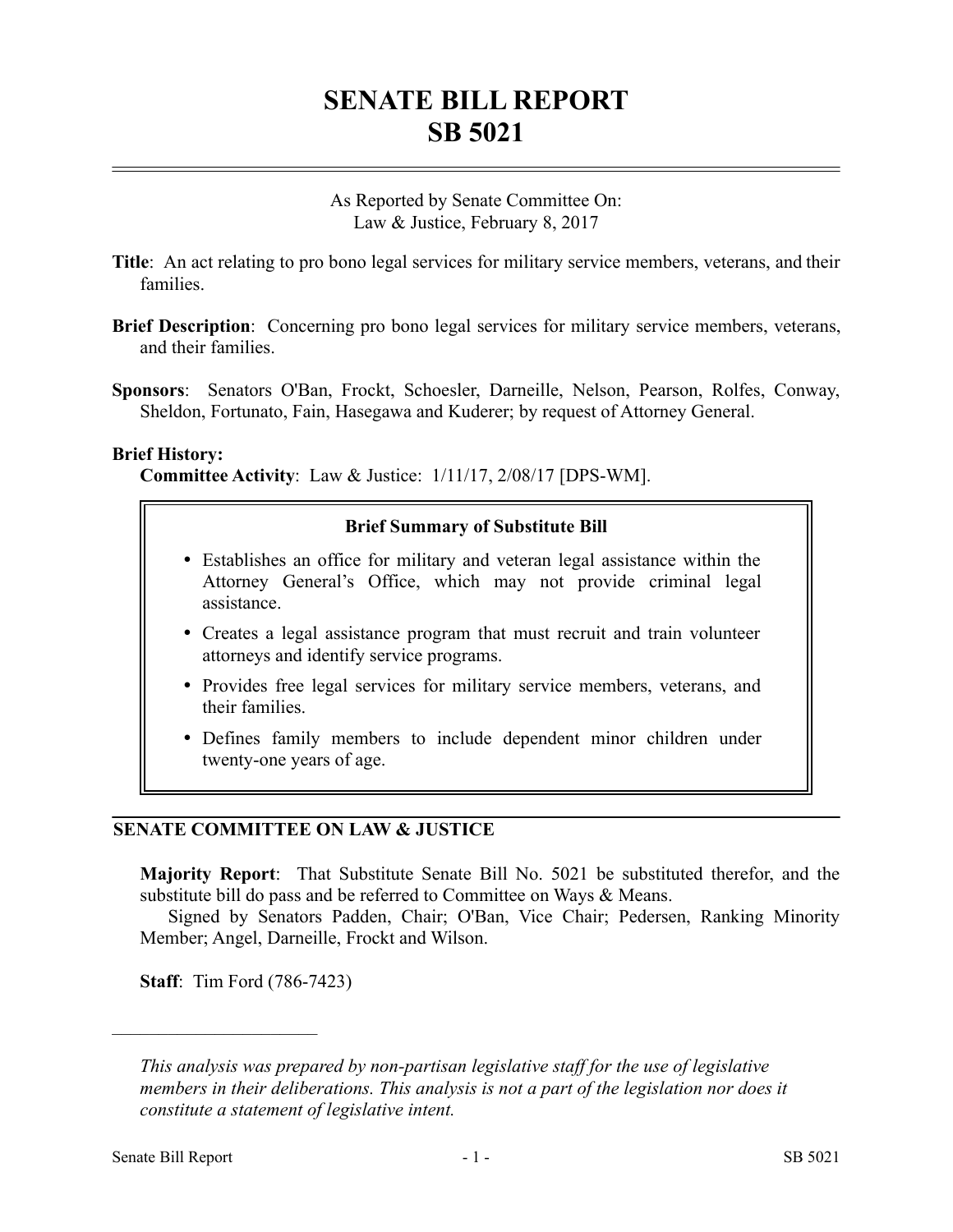**Background**: State law prohibits the Attorney General's Office from engaging in the private practice of law. The Attorney General's Office cannot represent private citizens in court either to bring an action on behalf of an individual or to defend an individual. Any private citizen needing such representation should consult a private attorney. Veterans, military personnel, and their families may be eligible to receive certain free or low-fee legal services from a variety of regional and statewide non-profits depending upon their means and the resources of the non-profit entities.

**Summary of Bill**: The bill as referred to committee not considered.

**Summary of Bill (First Substitute)**: An office of military and veteran legal assistance is created within the Attorney General's Office for the purpose of promoting and facilitating civil legal assistance programs, pro bono services, and self-help services for military service members, veterans, and their family members domiciled or stationed in Washington State. Family members are defined and include dependents under 21 years of age. The legal assistance program does not permit the Attorney General's Office to provide criminal legal assistance.

The legal assistance program must recruit and train volunteer attorneys and identify service programs willing to perform pro bono legal services for military members, veterans, and their families. The Attorney General may apply for and receive grants, gifts, or other contributions to support this legal assistance program.

## **EFFECT OF CHANGES MADE BY LAW & JUSTICE COMMITTEE (First Substitute)**:

Defines family members to include dependent minor children under 21 years of age.

### **Appropriation**: None.

**Fiscal Note**: Available.

### **Creates Committee/Commission/Task Force that includes Legislative members**: No.

**Effective Date**: Ninety days after adjournment of session in which bill is passed.

**Staff Summary of Public Testimony on Proposed Substitute**: *The committee recommended a different version of the bill than what was heard.* PRO: Veterans have unique challenges complicated by overseas deployments and their legal needs often are not met. The proposed bill creates a program to provide free legal services to military members, their family, veterans, and surviving spouses. There are state and federal laws providing protection for military members and not all attorneys are aware of these laws. Non-profit entities that provide general legal assistance likely do not have the specialized knowledge to assist veterans. To provide legal service related to VA benefits, an attorney must be certified by the VA. There are about 200 certified attorneys out of approximately 35,000 licensed attorneys in Washington state. The Attorney General's Office will not be providing direct legal representation, but will be administering a program of volunteer attorneys who will provide legal assistance. The Attorney General's Office will be provided guidance by an